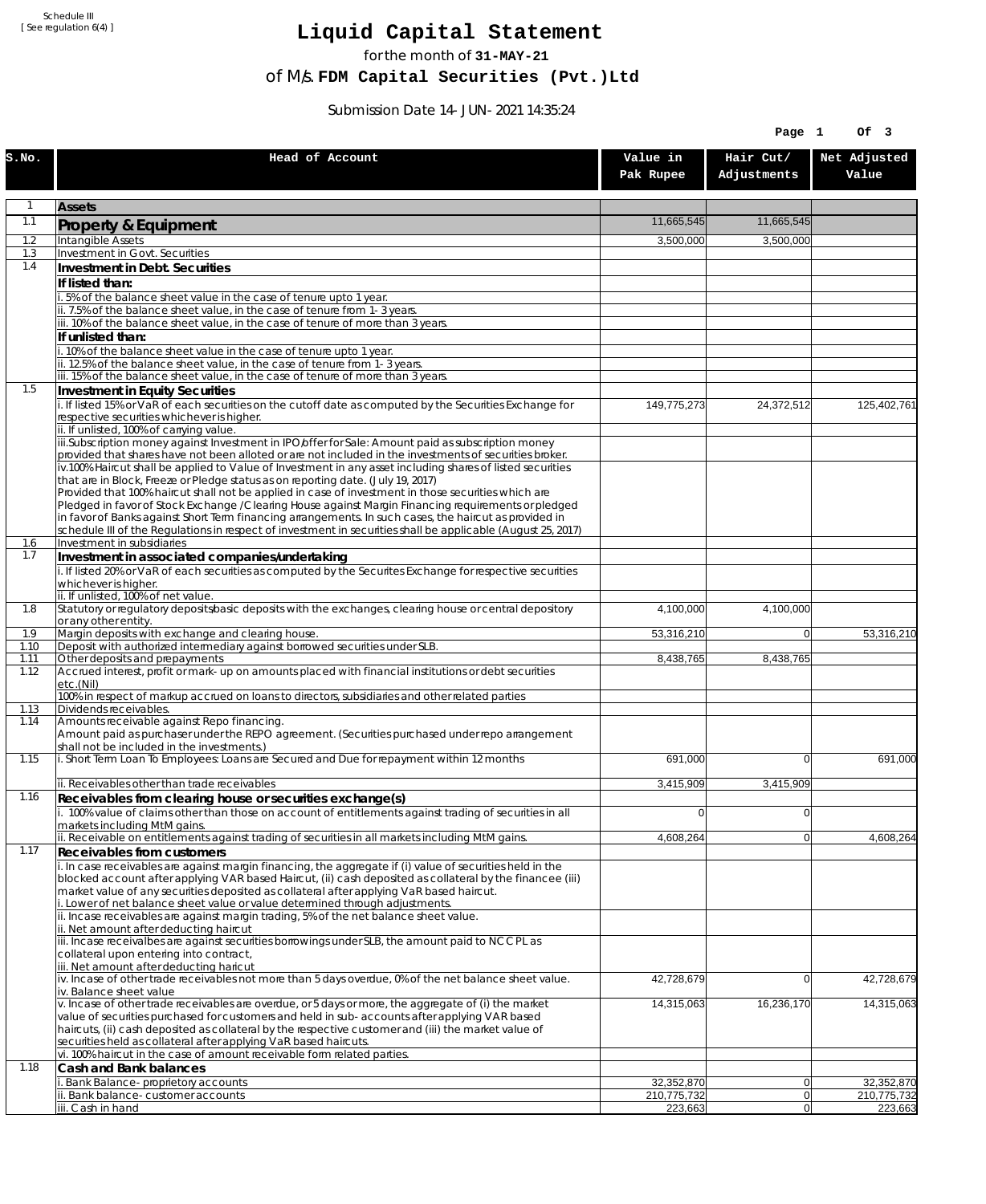Schedule III [ See regulation 6(4) ]

## **Liquid Capital Statement**

for the month of **31-MAY-21**

of M/s. **FDM Capital Securities (Pvt.)Ltd**

Submission Date 14-JUN-2021 14:35:24

|                |                                                                                                                                                                                                                                                                                                                                                                                                                                                       |                       | Page 2                   | Of 3                  |
|----------------|-------------------------------------------------------------------------------------------------------------------------------------------------------------------------------------------------------------------------------------------------------------------------------------------------------------------------------------------------------------------------------------------------------------------------------------------------------|-----------------------|--------------------------|-----------------------|
| S.NO.          | Head of Account                                                                                                                                                                                                                                                                                                                                                                                                                                       | Value in<br>Pak Rupee | Hair Cut/<br>Adjustments | Net Adjusted<br>Value |
| 1.19           | <b>Total Assets</b>                                                                                                                                                                                                                                                                                                                                                                                                                                   | 539,906,973           | 71,728,901               | 484,414,242           |
| $\overline{2}$ | Liabilities                                                                                                                                                                                                                                                                                                                                                                                                                                           |                       |                          |                       |
| 2.1            | <b>Trade Payables</b>                                                                                                                                                                                                                                                                                                                                                                                                                                 |                       |                          |                       |
|                | Payable to exchanges and clearing house                                                                                                                                                                                                                                                                                                                                                                                                               |                       |                          |                       |
|                | Payable against leveraged market products<br>iii. Payable to customers                                                                                                                                                                                                                                                                                                                                                                                | 210,260,355           | $\overline{0}$           | 210,260,355           |
| 2.2            | <b>Current Liabilities</b>                                                                                                                                                                                                                                                                                                                                                                                                                            |                       |                          |                       |
|                | Statutory and regulatory dues                                                                                                                                                                                                                                                                                                                                                                                                                         |                       |                          |                       |
|                | ii. Accruals and other payables<br>iii. Short-term borrowinas                                                                                                                                                                                                                                                                                                                                                                                         | 44,491,300            | $\overline{0}$           | 44,491,300            |
|                | iv. Current portion of subordinated loans                                                                                                                                                                                                                                                                                                                                                                                                             |                       |                          |                       |
|                | v. Current portion of long term liabilities<br>vi. Deferred Liabilities                                                                                                                                                                                                                                                                                                                                                                               |                       |                          |                       |
|                | vii. Provision for bad debts                                                                                                                                                                                                                                                                                                                                                                                                                          |                       |                          |                       |
|                | viii. Provision for taxation                                                                                                                                                                                                                                                                                                                                                                                                                          |                       |                          |                       |
| 2.3            | ix. Other liabilities as per accounting principles and included in the financial statements<br>Non-Current Liabilities                                                                                                                                                                                                                                                                                                                                |                       |                          |                       |
|                | i. Long-Term financing                                                                                                                                                                                                                                                                                                                                                                                                                                |                       |                          |                       |
|                | a. Long-Term financing obtained from financial instituion: Long term portion of financing obtained from<br>a financial institution including amount due against finance lease                                                                                                                                                                                                                                                                         |                       |                          |                       |
|                | b. Other long-term financing<br>ii. Staff retirement benefits                                                                                                                                                                                                                                                                                                                                                                                         |                       |                          |                       |
|                | iii. Advance against shares for Increase in Capital of Securities broker: 100% haircut may be allowed in                                                                                                                                                                                                                                                                                                                                              |                       |                          |                       |
|                | respect of advance against shares if:                                                                                                                                                                                                                                                                                                                                                                                                                 |                       |                          |                       |
|                | a. The existing authorized share capital allows the proposed enhanced share capital<br>b. Boad of Directors of the company has approved the increase in capital                                                                                                                                                                                                                                                                                       |                       |                          |                       |
|                | c. Relevant Regulatory approvals have been obtained                                                                                                                                                                                                                                                                                                                                                                                                   |                       |                          |                       |
|                | d. There is no unreasonable delay in issue of shares against advance and all regulatory requirements<br>relating to the increase in paid up capital have been completed.                                                                                                                                                                                                                                                                              |                       |                          |                       |
|                | e. Auditor is satisfied that such advance is against the increase of capital.                                                                                                                                                                                                                                                                                                                                                                         |                       |                          |                       |
|                | iv. Other liabilities as per accounting principles and included in the financial statements                                                                                                                                                                                                                                                                                                                                                           |                       |                          |                       |
| 2.4            | Subordinated Loans                                                                                                                                                                                                                                                                                                                                                                                                                                    |                       |                          |                       |
|                | . 100% of Subordinated loans which fulfill the conditions specified by SECP are allowed to be deducted:<br>The Schedule III provides that 100% haircut will be allowed against subordinated Loans which fulfill the<br>conditions specified by SECP. In this regard, following conditions are specified:<br>a. Loan agreement must be executed on stamp paper and must clearly reflect the amount to be repaid<br>after 12 months of reporting period | 16,500,000            | 16,500,000               |                       |
|                | b. No haircut will be allowed against short term portion which is repayable within next 12 months.<br>c. In case of early repayment of loan, adjustment shall be made to the Liquid Capital and revised Liquid<br>Capital statement must be submitted to exchange.                                                                                                                                                                                    |                       |                          |                       |
|                | ii. Subordinated loans which do not fulfill the conditions specified by SECP                                                                                                                                                                                                                                                                                                                                                                          |                       |                          |                       |
| 2.5            | <b>Total Liabilites</b>                                                                                                                                                                                                                                                                                                                                                                                                                               | 271,251,655           | 16,500,000               | 254,751,655           |
| 3              | Ranking Liabilities Relating to:                                                                                                                                                                                                                                                                                                                                                                                                                      |                       |                          |                       |
| 3.1            | Concentration in Margin Financing                                                                                                                                                                                                                                                                                                                                                                                                                     |                       |                          |                       |
|                | The amount calculated client-to- client basis by which any amount receivable from any of the                                                                                                                                                                                                                                                                                                                                                          |                       |                          |                       |
| 3.2            | financees exceed 10% of the aggregate of amounts receivable from total financees.<br>Concentration in securites lending and borrowing                                                                                                                                                                                                                                                                                                                 |                       |                          |                       |
|                | The amount by which the aggregate of:                                                                                                                                                                                                                                                                                                                                                                                                                 |                       |                          |                       |
|                | (i) Amount deposited by the borrower with NCCPL                                                                                                                                                                                                                                                                                                                                                                                                       |                       |                          |                       |
|                | (Ii) Cash margins paid and<br>(iii) The market value of securities pledged as margins exceed the 110% of the market value of shares                                                                                                                                                                                                                                                                                                                   |                       |                          |                       |
|                | borrowed                                                                                                                                                                                                                                                                                                                                                                                                                                              |                       |                          |                       |
| 3.3            | Net underwriting Commitments                                                                                                                                                                                                                                                                                                                                                                                                                          |                       |                          |                       |
|                | (a) in the case of right issuse : if the market value of securites is less than or equal to the subscription<br>price; the aggregate of:                                                                                                                                                                                                                                                                                                              |                       |                          |                       |
|                | (i) the 50% of Haircut multiplied by the underwriting commitments and                                                                                                                                                                                                                                                                                                                                                                                 |                       |                          |                       |
|                | (ii) the value by which the underwriting commitments exceeds the market price of the securities.                                                                                                                                                                                                                                                                                                                                                      |                       |                          |                       |
|                | In the case of rights issuse where the market price of securities is greater than the subscription price, 5% of<br>the Haircut multiplied by the net underwriting                                                                                                                                                                                                                                                                                     |                       |                          |                       |
|                | (b) in any other case: 12.5% of the net underwriting commitments                                                                                                                                                                                                                                                                                                                                                                                      |                       |                          |                       |
| 3.4            | Negative equity of subsidiary                                                                                                                                                                                                                                                                                                                                                                                                                         |                       |                          |                       |
|                | The amount by which the total assets of the subsidiary (excluding any amount due from the subsidiary)<br>exceed the total liabilities of the subsidiary                                                                                                                                                                                                                                                                                               |                       |                          |                       |
| 3.5            | Foreign exchange agreements and foreign currency positions                                                                                                                                                                                                                                                                                                                                                                                            |                       |                          |                       |
|                | 5% of the net position in foreign currency. Net position in foreign currency means the difference of total<br>assets denominated in foreign cuurency less total liabilities denominated in foreign currency                                                                                                                                                                                                                                           |                       |                          |                       |
| 3.6<br>3.7     | Amount Payable under REPO<br>Repo adjustment                                                                                                                                                                                                                                                                                                                                                                                                          |                       |                          |                       |
|                |                                                                                                                                                                                                                                                                                                                                                                                                                                                       |                       |                          |                       |